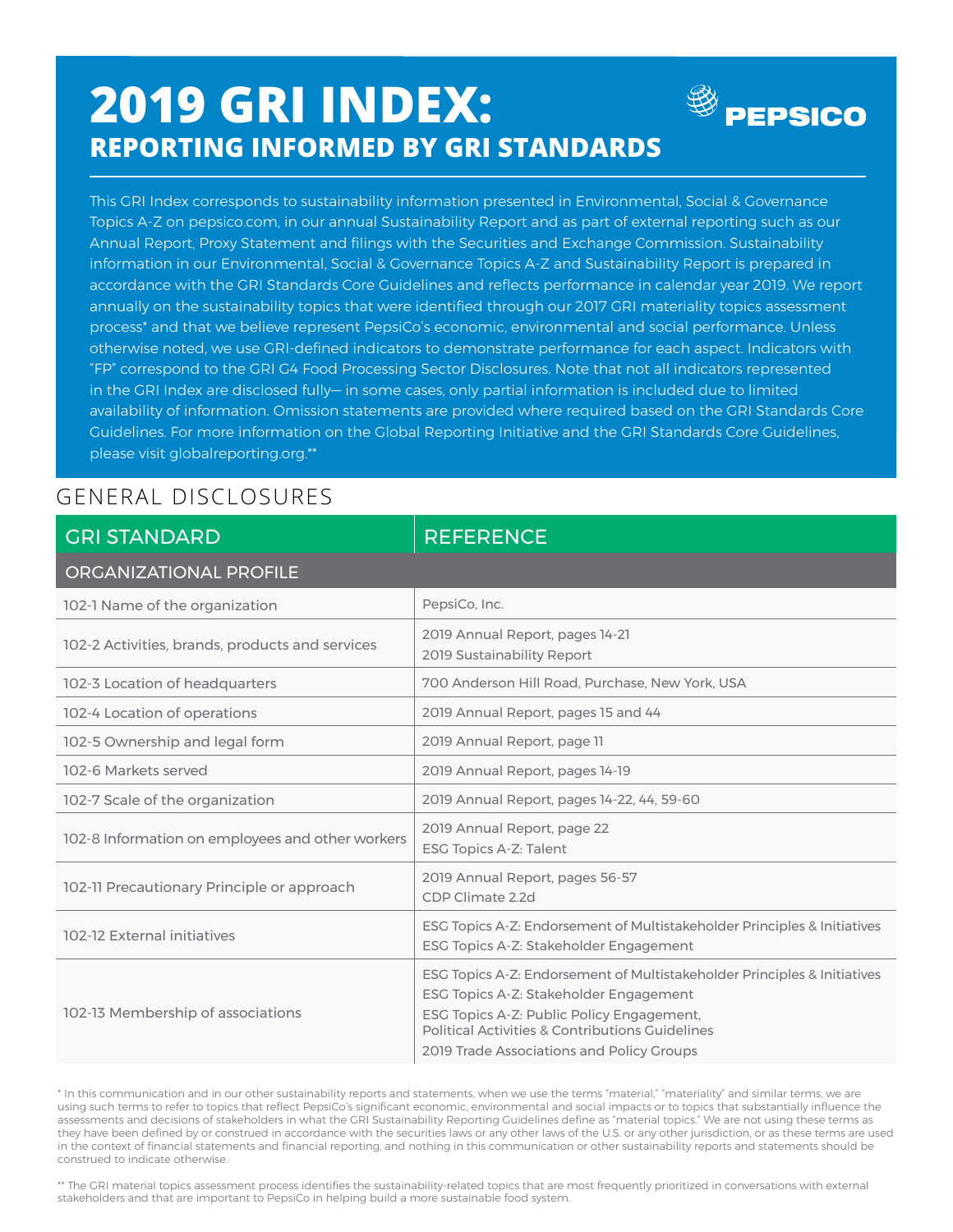| <b>GRI STANDARD</b>                                                                    | <b>REFERENCE</b>                                                                                |
|----------------------------------------------------------------------------------------|-------------------------------------------------------------------------------------------------|
| <b>STRATEGY</b>                                                                        |                                                                                                 |
| 102-14 Statement from senior decision-maker                                            | 2019 Annual Report, pages 5-7<br>2019 Sustainability Report, CEO Message                        |
| <b>ETHICS &amp; CORPORATE GOVERNANCE</b>                                               |                                                                                                 |
| 103-1 Management Approach: Explanation<br>of the GRI material topic and its boundary   | ESG Topics A-Z: Ethics & Integrity<br>ESG Topics A-Z: GRI Material Topics & Boundaries          |
| 103-2 Management Approach:<br>Explain management approach components                   | ESG Topics A-Z: Ethics & Integrity<br>ESG Topics A-Z: Sustainability Governance                 |
| 103-3 Management Approach:<br>Evaluate management approach                             | ESG Topics A-Z: Ethics & Integrity                                                              |
| 102-16 Values, principles, standards<br>and norms of behavior                          | ESG Topics A-Z: Ethics & Integrity                                                              |
| 102-17 Mechanism for advice<br>and concerns about ethics                               | ESG Topics A-Z: Ethics & Integrity                                                              |
| 102-18 Governance structure                                                            | 2020 Proxy Statement, pages 25-37<br>2019 Annual Report, pages 142-143                          |
| 102-19 Delegating authority                                                            | ESG Topics A-Z: Sustainability Governance                                                       |
| 102-20 Executive-level responsibility for<br>economic, environmental and social topics | ESG Topics A-Z: Sustainability Governance                                                       |
| 102-21 Consulting stakeholders on economic,<br>environmental and social topics         | ESG Topics A-Z: Sustainability Governance<br>2020 Proxy Statement, pages 36-37                  |
| 102-22 Composition of the highest<br>governance body and its committees                | 2020 Proxy Statement, pages 8-9, 13-37                                                          |
| 102-23 Chair of the highest governance body                                            | 2020 Proxy Statement, pages 8, 17                                                               |
| 102-24 Nominating and selecting<br>the highest governance body                         | 2020 Proxy Statement, pages 21-24, 28, 25-26                                                    |
| 102-26 Role of highest governance body<br>in setting purpose, values, and strategy     | 2020 Proxy Statement, pages 31-35                                                               |
| 102-27 Collective knowledge<br>of highest governance body                              | 2020 Proxy Statement, page 23                                                                   |
| 102-28 Evaluating the highest<br>governance body's performance                         | 2020 Proxy Statement, pages 23-25                                                               |
| 102-29 Identifying and managing economic,<br>environmental, and social impacts         | ESG Topics A-Z: Sustainability Governance<br>Public Policy and Sustainability Committee Charter |
| 102-30 Effectiveness of risk<br>management processes                                   | ESG Topics A-Z: Sustainability Governance<br>Public Policy and Sustainability Committee Charter |
| 102-31 Review of economic, environmental,<br>and social topics                         | ESG Topics A-Z: Sustainability Governance<br>Public Policy and Sustainability Committee Charter |
| 102-33 Communicating critical concerns                                                 | ESG Topics A-Z: Sustainability Governance<br>2020 Proxy Statement, page 37                      |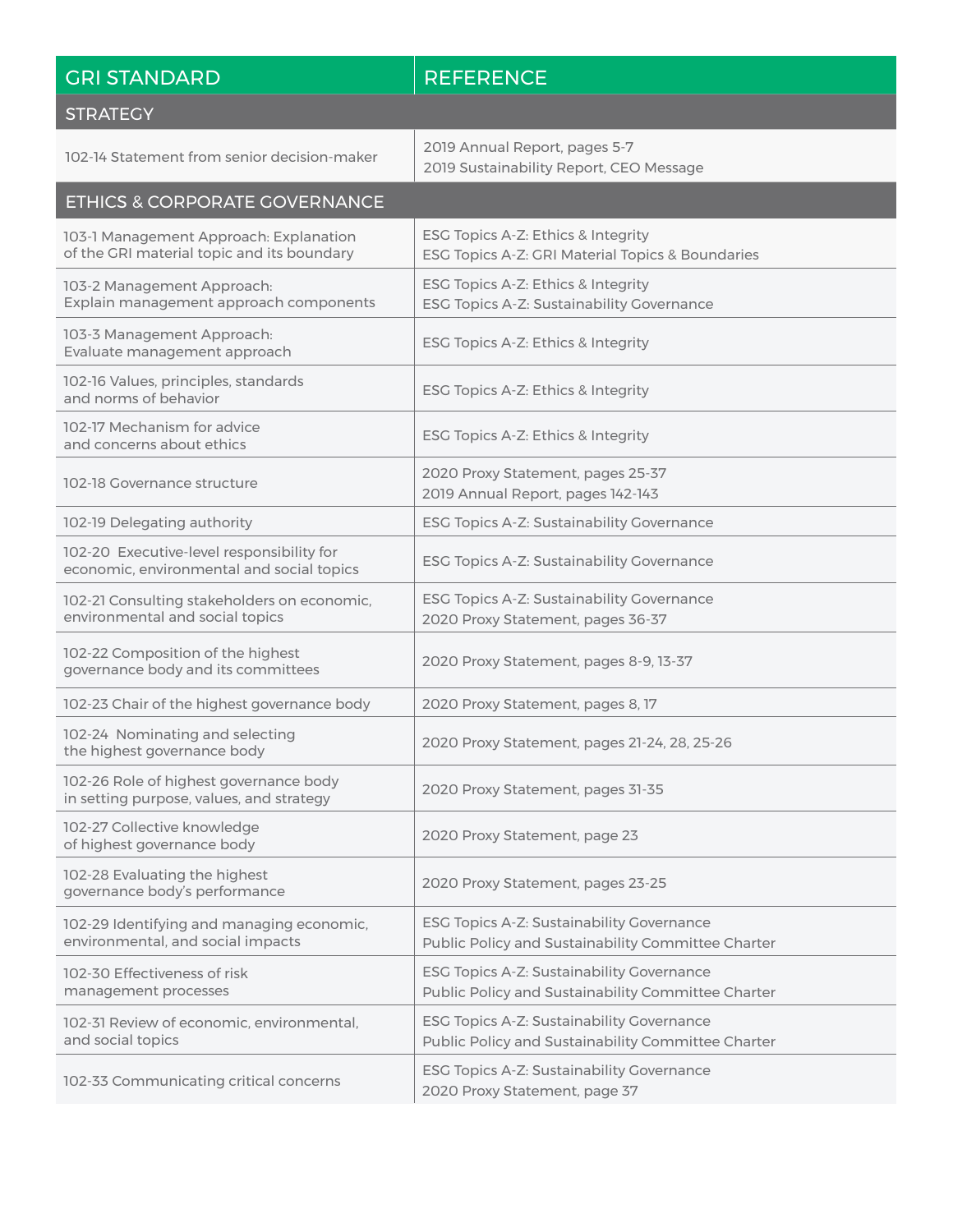| <b>GRI STANDARD</b>                                                  | <b>REFERENCE</b>                                                                                                                                                                                                                                                                                                                                                                                             |
|----------------------------------------------------------------------|--------------------------------------------------------------------------------------------------------------------------------------------------------------------------------------------------------------------------------------------------------------------------------------------------------------------------------------------------------------------------------------------------------------|
| STAKEHOLDER ENGAGEMENT                                               |                                                                                                                                                                                                                                                                                                                                                                                                              |
| 102-40 List of stakeholder groups                                    | ESG Topics A-Z: Stakeholder Engagement                                                                                                                                                                                                                                                                                                                                                                       |
| 102-41 Collective bargaining agreements                              | ESG Topics A-Z: Talent                                                                                                                                                                                                                                                                                                                                                                                       |
| 102-42 Identifying and selecting stakeholders                        | ESG Topics A-Z: Stakeholder Engagement                                                                                                                                                                                                                                                                                                                                                                       |
| 102-43 Approach to stakeholder engagement                            | ESG Topics A-Z: Stakeholder Engagement<br>ESG Topics A-Z: GRI Material Topics & Boundaries<br>2020 Proxy Statement, pages 35-36                                                                                                                                                                                                                                                                              |
| 102-44 Key topics and concerns raised                                | ESG Topics A-Z: Stakeholder Engagement                                                                                                                                                                                                                                                                                                                                                                       |
| MATERIALITY AND REPORTING                                            |                                                                                                                                                                                                                                                                                                                                                                                                              |
| 102-45 Entities included in the<br>consolidated financial statements | 2019 Form 10-k, Exhibit 21                                                                                                                                                                                                                                                                                                                                                                                   |
| 102-46 Defining report content<br>and topic Boundaries               | ESG Topics A-Z: GRI Material Topics & Boundaries                                                                                                                                                                                                                                                                                                                                                             |
| 102-47 List of GRI material topics                                   | ESG Topics A-Z: GRI Material Topics & Boundaries                                                                                                                                                                                                                                                                                                                                                             |
| 102-48 Restatements of information                                   | 2019 Performance Metrics Sheet                                                                                                                                                                                                                                                                                                                                                                               |
| 102-49 Changes in reporting                                          | ESG Topics A-Z: GRI Material Topics & Boundaries<br>2019 Performance Metrics Sheet<br>ESG Topics A-Z: Climate Change<br>ESG Topics A-Z: Water                                                                                                                                                                                                                                                                |
| 102-50 Reporting period                                              | 2019 Fiscal Year                                                                                                                                                                                                                                                                                                                                                                                             |
| 102-51 Date of most recent report                                    | 2019 Sustainability Report<br>2019 GRI Content Index                                                                                                                                                                                                                                                                                                                                                         |
| 102-52 Reporting cycle                                               | Annual                                                                                                                                                                                                                                                                                                                                                                                                       |
| 102-53 Contact point for questions<br>regarding the report           | PepsiCosustainability@pepsico.com                                                                                                                                                                                                                                                                                                                                                                            |
| 102-54 Claims of reporting in<br>accordance with the GRI Standards   | 2019 GRI Content Index                                                                                                                                                                                                                                                                                                                                                                                       |
| 102-55 GRI content index                                             | 2019 GRI Content Index                                                                                                                                                                                                                                                                                                                                                                                       |
| 102-56 External assurance                                            | PepsiCo seeks external assurance of its primary production, direct<br>greenhouse gas emissions (Scope 1), indirect greenhouse gas<br>emissions (Scope 2), select downstream greenhouse gas emissions<br>(Scope 3), energy consumption, solid waste generation, and water<br>consumption. For more information, please refer to the complete<br>verification statement from Apex in our ESG Topics A-Z pages. |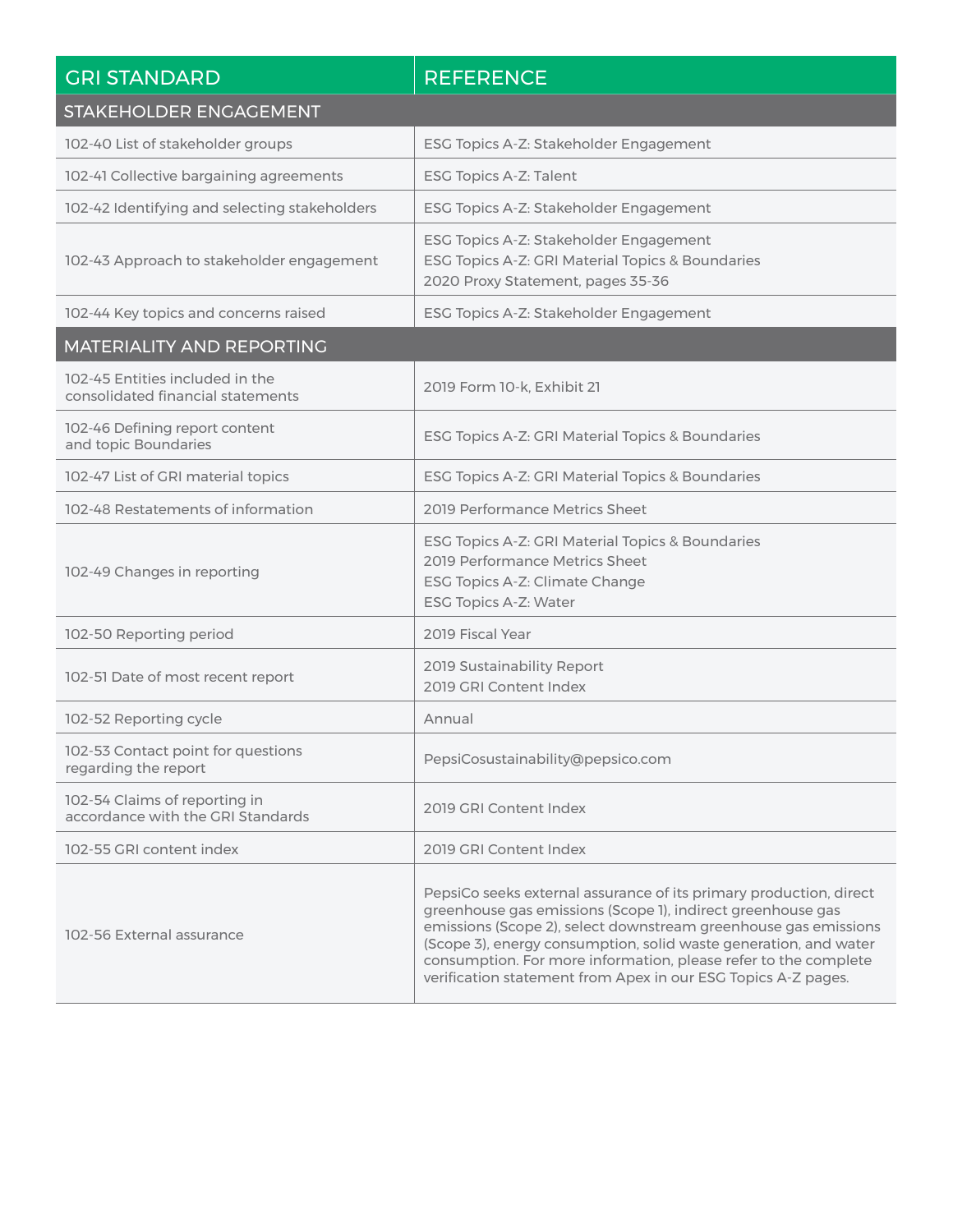| <b>GRI STANDARD</b>                                                                                               | <b>REFERENCE</b>                                                                                                                                                                                                                                        |
|-------------------------------------------------------------------------------------------------------------------|---------------------------------------------------------------------------------------------------------------------------------------------------------------------------------------------------------------------------------------------------------|
| SUPPLY CHAIN MANAGEMENT                                                                                           |                                                                                                                                                                                                                                                         |
| 103-1 Management Approach: Explanation<br>of the GRI material topic and its boundary                              | ESG Topics A-Z: Agriculture<br>ESG Topics A-Z: Deforestation<br>ESG Topics A-Z: Land Rights<br>ESG Topics A-Z: Palm Oil<br>ESG Topics A-Z: Sustainable Sourcing<br>ESG Topics A-Z: GRI Material Topics & Boundaries<br>2019 PepsiCo Human Rights Report |
| 103-2 Management Approach: Explain<br>management approach components                                              | ESG Topics A-Z: Agriculture<br>ESG Topics A-Z: Deforestation<br>ESG Topics A-Z: Land Rights<br>ESG Topics A-Z: Palm Oil<br>ESG Topics A-Z: Sustainable Sourcing<br>ESG Topics A-Z: Sustainability Governance<br>2019 PepsiCo Human Rights Report        |
| 103-3 Management Approach:<br>Evaluate management approach                                                        | ESG Topics A-Z: Agriculture<br>ESG Topics A-Z: Deforestation<br>ESG Topics A-Z: Land Rights<br>ESG Topics A-Z: Palm Oil<br>ESG Topics A-Z: Sustainable Sourcing<br>2019 PepsiCo Human Rights Report                                                     |
| 102-9 Supply chain                                                                                                | 2019 Annual Report, pages 14-17<br>2019 Sustainability Report, Solutions at Scale                                                                                                                                                                       |
| 102-10 Significant changes to the<br>organization and its supply chain                                            | 2019 Annual Report, pages 98-101                                                                                                                                                                                                                        |
| <b>MATERIAL TOPICS</b>                                                                                            |                                                                                                                                                                                                                                                         |
| <b>AGRICULTURE</b>                                                                                                |                                                                                                                                                                                                                                                         |
| 103-1 Management Approach: Explanation<br>of the GRI material topic and its boundary                              | ESG Topics A-Z: Agriculture<br>ESG Topics A-Z: Sustainable Sourcing<br>ESG Topics A-Z: GRI Material Topics & Boundaries                                                                                                                                 |
| 103-2 Management Approach: Explain<br>management approach components                                              | ESG Topics A-Z: Agriculture<br>ESG Topics A-Z: Sustainable Sourcing<br>ESG Topics A-Z: Sustainability Governance                                                                                                                                        |
| 103-3 Management Approach:<br>Evaluate management approach                                                        | ESG Topics A-Z: Agriculture<br>ESG Topics A-Z: Sustainable Sourcing                                                                                                                                                                                     |
| 308-2 Significant actual and potential negative<br>environmental impacts in the supply chain and<br>action taken* | ESG Topics A-Z: Agriculture<br>ESG Topics A-Z: Sustainable Sourcing                                                                                                                                                                                     |

\*Omission statement: PepsiCo suppliers to which this indicator applies (farmers) exercise due care and attention in their farming activities and practices. However, many do not commonly conduct formal impact assessments, therefore we are unable to report at the level of granularity requested by GRI. Additionally, our Sustainability Agenda includes relevant KPIs related to our Agriculture and Sustainable Sourcing goals.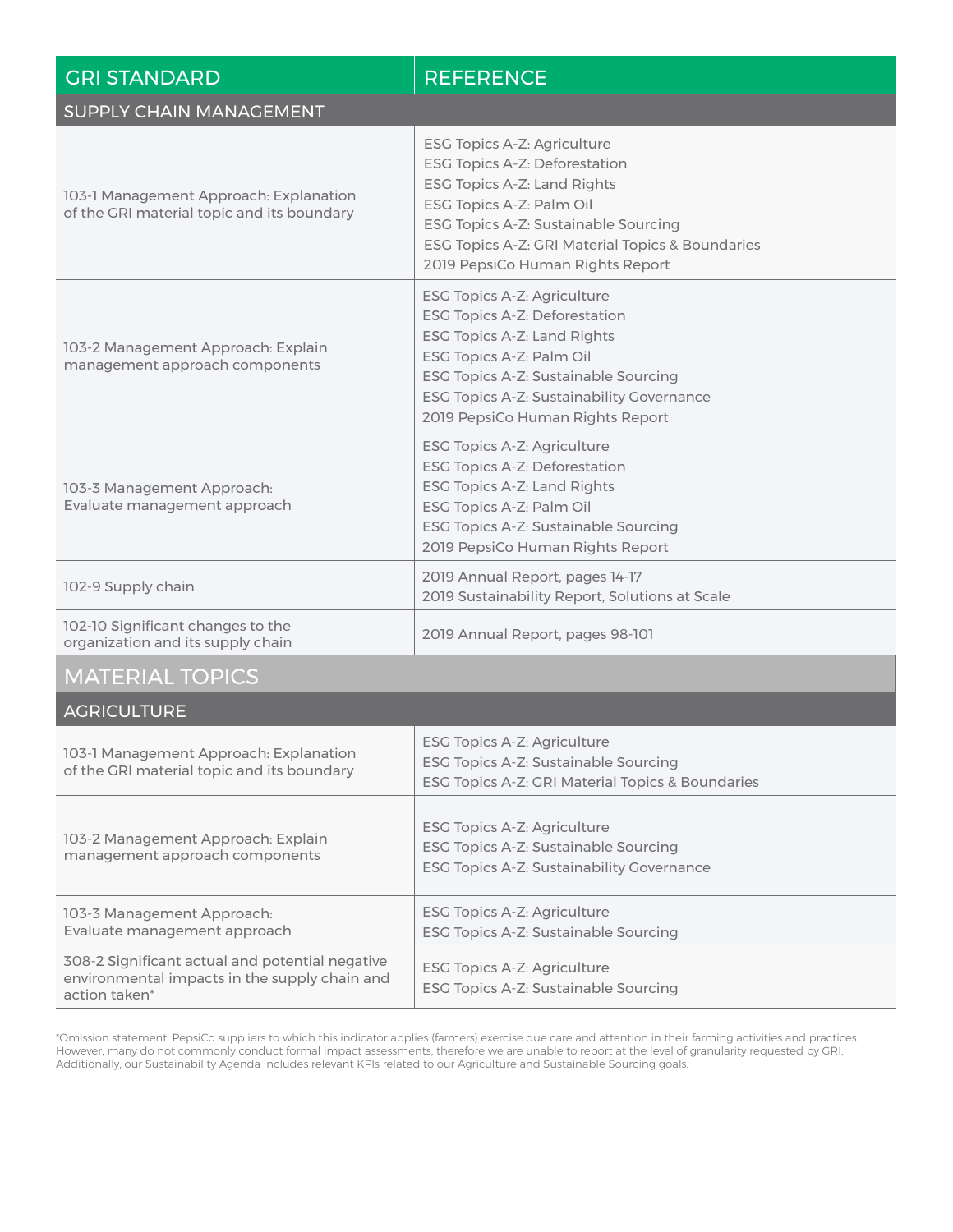| <b>GRI STANDARD</b>                                                                  | <b>REFERENCE</b>                                                                                                                                                               |
|--------------------------------------------------------------------------------------|--------------------------------------------------------------------------------------------------------------------------------------------------------------------------------|
| <b>PACKAGING</b>                                                                     |                                                                                                                                                                                |
| 103-1 Management Approach: Explanation<br>of the GRI material topic and its boundary | ESG Topics A-Z: Packaging<br>ESG Topics A-Z: GRI Material Topics & Boundaries                                                                                                  |
| 103-2 Management Approach:<br>Explain management approach components                 | ESG Topics A-Z: Packaging<br>ESG Topics A-Z: Sustainability Governance                                                                                                         |
| 103-3 Management Approach:<br>Evaluate management approach                           | ESG Topics A-Z: Packaging                                                                                                                                                      |
| 301-2 Percentage of materials used<br>that are recycled input materials              | ESG Topics A-Z: Packaging                                                                                                                                                      |
| <b>WATER</b>                                                                         |                                                                                                                                                                                |
| 103-1 Management Approach: Explanation<br>of the GRI material topic and its boundary | ESG Topics A-Z: Water<br>ESG Topics A-Z: Environment, Health & Safety<br>2019 CDP Water<br>ESG Topics A-Z: GRI Material Topics & Boundaries                                    |
| 103-2 Management Approach:<br>Explain management approach components                 | ESG Topics A-Z: Water<br>ESG Topics A-Z: Environment, Health & Safety<br>2019 CDP Water<br>ESG Topics A-Z: Sustainability Governance                                           |
| 103-3 Management Approach:<br>Evaluate management approach                           | ESG Topics A-Z: Water<br>ESG Topics A-Z: Environment, Health & Safety<br>2019 CDP Water                                                                                        |
| 303-1 Water withdrawal by source                                                     | ESG Topics A-Z: Water<br>2019 CDP Water, W1.2                                                                                                                                  |
| <b>ENERGY AND CLIMATE CHANGE</b>                                                     |                                                                                                                                                                                |
| 103-1 Management Approach: Explanation<br>of the GRI material topic and its boundary | ESG Topics A-Z: Climate Change<br>ESG Topics A-Z: Fleet Efficiency<br>ESG Topics A-Z: Renewable Energy<br>ESG Topics A-Z: GRI Material Topics & Boundaries<br>2019 CDP Climate |
| 103-2 Management Approach:<br>Explain management approach components                 | ESG Topics A-Z: Climate Change<br>ESG Topics A-Z: Fleet Efficiency<br>ESG Topics A-Z: Renewable Energy<br>ESG Topics A-Z: Sustainability Governance<br>2019 CDP Climate        |
| 103-3 Management Approach:<br>Evaluate management approach                           | ESG Topics A-Z: Climate Change<br>ESG Topics A-Z: Fleet Efficiency<br>ESG Topics A-Z: Renewable Energy<br>2019 CDP Climate                                                     |
| 302-1 Energy consumption within the<br>organization                                  | ESG Topics A-Z: Climate Change<br>2019 CDP Climate, C8.2a                                                                                                                      |
| 302-4 Reduction of energy consumption                                                | ESG Topics A-Z: Climate Change                                                                                                                                                 |
| 305-1 Direct Greenhouse Gas (GHG) emissions<br>(Scope 1)                             | ESG Topics A-Z: Climate Change<br>2019 CDP Climate, C6.1                                                                                                                       |
| 305-2 Energy indirect Greenhouse Gas (GHG)<br>emissions (Scope 2)                    | ESG Topics A-Z: Climate Change<br>2019 CDP Climate, C6.3                                                                                                                       |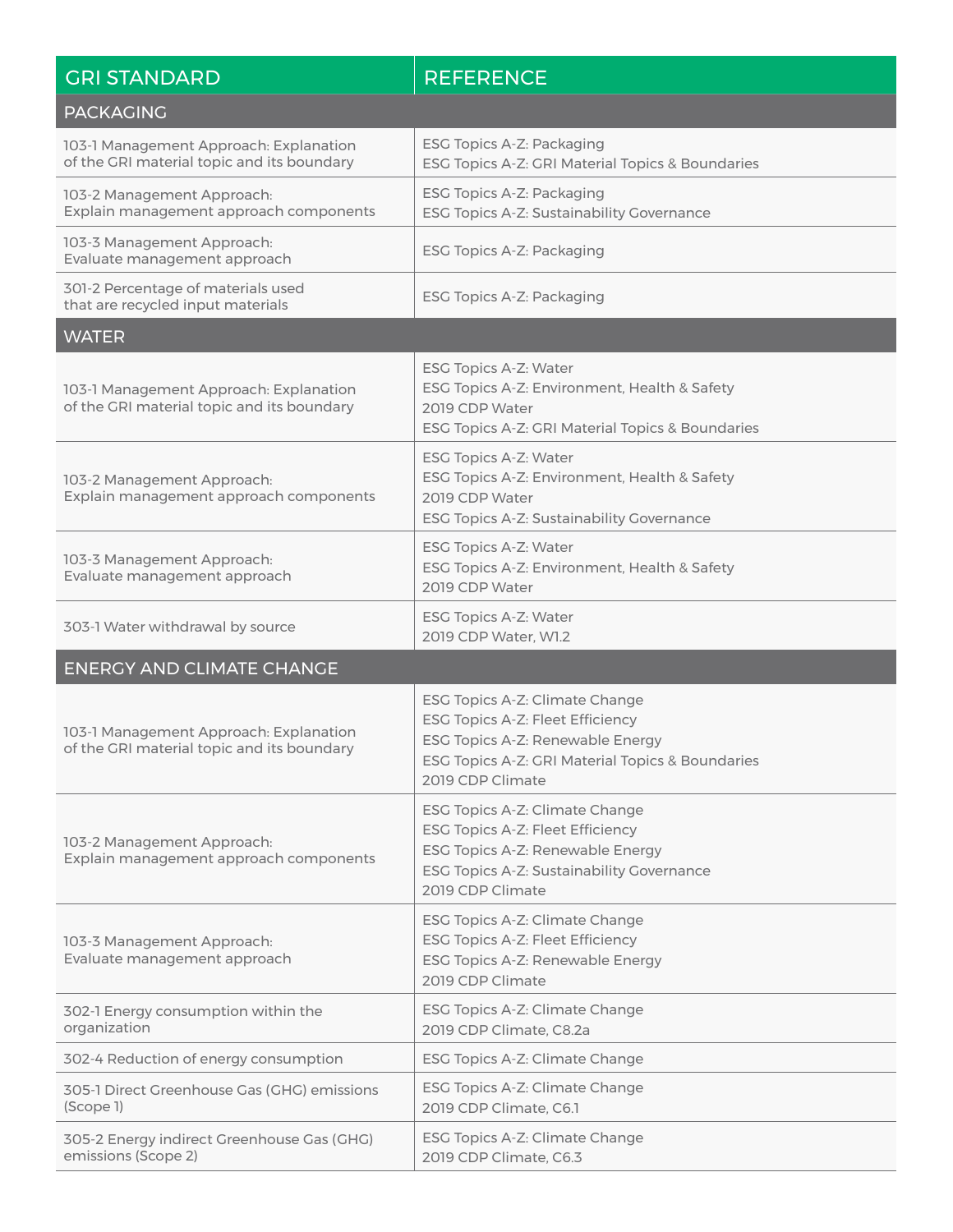| <b>GRI STANDARD</b>                                                                                      | <b>REFERENCE</b>                                                                                                                                                  |
|----------------------------------------------------------------------------------------------------------|-------------------------------------------------------------------------------------------------------------------------------------------------------------------|
| 305-3 Other indirect Greenhouse Gas (GHG)<br>emissions (Scope 3)                                         | ESG Topics A-Z: Climate Change<br>2019 CDP Climate, C6.5                                                                                                          |
| 305-4 Greenhouse Gas (GHG) emissions intensity                                                           | 2019 CDP Climate, C6.10                                                                                                                                           |
| 305-5 Reduction of Greenhouse Gas (GHG)<br>emissions                                                     | ESG Topics A-Z: Climate Change<br>2019 CDP Climate, C4.1a                                                                                                         |
| <b>DEFORESTATION</b>                                                                                     |                                                                                                                                                                   |
| 103-1 Management Approach: Explanation<br>of the GRI material topic and its boundary                     | ESG Topics A-Z: Deforestation<br>ESG Topics A-Z: Palm Oil<br>ESG Topics A-Z: GRI Material Topics & Boundaries                                                     |
| 103-2 Management Approach: Explain<br>management approach components                                     | ESG Topics A-Z: Deforestation<br>ESG Topics A-Z: Palm Oil<br>ESG Topics A-Z: Sustainability Governance                                                            |
| 103-3 Management Approach:<br>Evaluate management approach                                               | ESG Topics A-Z: Deforestation<br>ESG Topics A-Z: Palm Oil                                                                                                         |
| PepsiCo Metric: Percentage of Roundtable on<br>Sustainable Palm Oil (RSPO) certified palm oil<br>sourced | ESG Topics A-Z: Palm Oil                                                                                                                                          |
| <b>OPERATIONAL WASTE</b><br><b>AND FOOD WASTE</b>                                                        |                                                                                                                                                                   |
| 103-1 Management Approach: Explanation<br>of the GRI material topic and its boundary                     | ESG Topics A-Z: Waste<br>ESG Topics A-Z: GRI Material Topics & Boundaries                                                                                         |
| 103-2 Management Approach:<br>Explain management approach components                                     | ESG Topics A-Z: Waste<br>ESG Topics A-Z: Sustainability Governance                                                                                                |
| 103-3 Management Approach:<br>Evaluate management approach                                               | ESG Topics A-Z: Waste                                                                                                                                             |
| 306-2 Waste by type and disposal method*                                                                 | ESG Topics A-Z: Waste                                                                                                                                             |
| NUTRITIONAL PRODUCT PROFILE                                                                              |                                                                                                                                                                   |
| 103-1 Management Approach: Explanation<br>of the GRI material topic and its boundary                     | ESG Topics A-Z: Saturated Fat<br>ESG Topics A-Z: Sodium<br>ESG Topics A-Z: Sugar<br>ESG Topics A-Z: Nutrition<br>ESG Topics A-Z: GRI Material Topics & Boundaries |
| 103-2 Management Approach: Explain<br>management approach components                                     | ESG Topics A-Z: Saturated Fat<br>ESG Topics A-Z: Sodium<br>ESG Topics A-Z: Sugar<br><b>ESG Topics A-Z: Nutrition</b><br>ESG Topics A-Z: Sustainability Governance |
| 103-3 Management Approach:<br>Evaluate management approach                                               | ESG Topics A-Z: Saturated Fat<br>ESG Topics A-Z: Sodium<br>ESG Topics A-Z: Sugar<br><b>ESG Topics A-Z: Nutrition</b>                                              |

\*Omission statement: PepsiCo reports information against its virtually zero waste to landfill goal for our direct operations. At this time, we are unable to report at the level of granularity requested by GRI.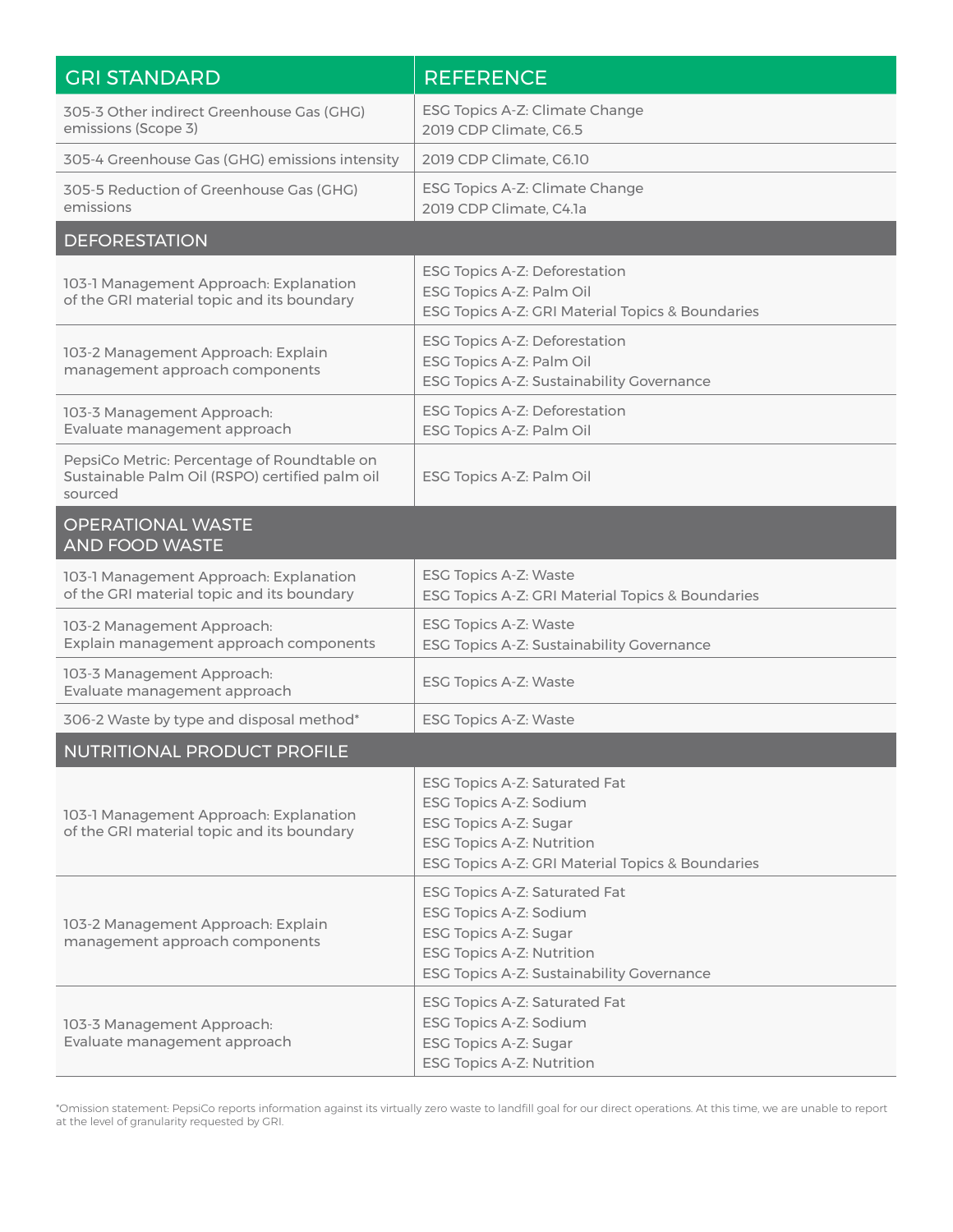| <b>GRI STANDARD</b>                                                                                                                                                                                                      | <b>REFERENCE</b>                                                                                                                                                                                |
|--------------------------------------------------------------------------------------------------------------------------------------------------------------------------------------------------------------------------|-------------------------------------------------------------------------------------------------------------------------------------------------------------------------------------------------|
| G4-FP6 Percentage of total sales volume of<br>consumer products, by product category, that are<br>lowered in saturated fat, trans fats, sodium and<br>added sugars                                                       | ESG Topics A-Z: Saturated Fat<br>ESG Topics A-Z: Sodium<br>ESG Topics A-Z: Sugar<br><b>ESG Topics A-Z: Nutrition</b><br>PepsiCo Nutrition Criteria                                              |
| G4-FP7 Percentage of total sales volume of<br>consumer products, by product category, that<br>contain increased nutritious ingredients like fiber,<br>vitamins, minerals, phytochemicals or functional<br>food additives | ESG Topics A-Z: Saturated Fat<br>ESG Topics A-Z: Sodium<br>ESG Topics A-Z: Sugar<br><b>ESG Topics A-Z: Nutrition</b><br>PepsiCo Nutrition Criteria                                              |
| 416-1 Percentage of significant product and<br>service categories for which health and safety<br>impacts are assessed for improvement                                                                                    | PepsiCo Nutrition Criteria                                                                                                                                                                      |
| MARKETING AND LABELING                                                                                                                                                                                                   |                                                                                                                                                                                                 |
| 103-1 Management Approach: Explanation<br>of the GRI material topic and its boundary                                                                                                                                     | ESG Topics A-Z: Advertising and Marketing<br>to Children & School Sales<br>ESG Topics A-Z: Nutritional Labeling<br>ESG Topics A-Z: GRI Material Topics & Boundaries                             |
| 103-2 Management Approach: Explain<br>management approach components                                                                                                                                                     | ESG Topics A-Z: Advertising and Marketing<br>to Children & School Sales<br>ESG Topics A-Z: Nutritional Labeling<br>ESG Topics A-Z: Sustainability Governance<br>Global Code of Conduct, page 16 |
| 103-3 Management Approach:<br>Evaluate management approach                                                                                                                                                               | ESG Topics A-Z: Advertising and Marketing<br>to Children & School Sales<br>ESG Topics A-Z: Nutrition                                                                                            |
| 417-1 Requirements for product<br>and service information and labeling                                                                                                                                                   | ESG Topics A-Z: Nutritional Labeling                                                                                                                                                            |
| 417-3 Incidents of non-compliance<br>concerning marketing communications                                                                                                                                                 | ESG Topics A-Z: Advertising and Marketing<br>to Children & School Sales<br>ESG Topics A-Z: Nutritional Labeling                                                                                 |
| FOOD QUALITY AND SAFETY                                                                                                                                                                                                  |                                                                                                                                                                                                 |
| 103-1 Management Approach: Explanation<br>of the GRI material topic and its boundary                                                                                                                                     | ESG Topics A-Z: Product Safety & Quality<br>ESG Topics A-Z: GRI Material Topics & Boundaries                                                                                                    |
| 103-2 Management Approach: Explain<br>management approach components                                                                                                                                                     | ESG Topics A-Z: Product Safety & Quality<br>ESG Topics A-Z: Sustainability Governance                                                                                                           |
| 103-3 Management Approach:<br>Evaluate management approach                                                                                                                                                               | ESG Topics A-Z: Product Safety & Quality                                                                                                                                                        |
| G4-FP5 Percentage of production volume<br>manufactured in sites certified by an<br>independent third party according to<br>internationally recognized food safety<br>management system standards*                        | ESG Topics A-Z: Product Safety & Quality                                                                                                                                                        |

\*Omission statement: PepsiCo reports information about independent audits conducted as part of the Global Food Safety Initiative certification process. We are unable at this time to disclose this information as a percentage of production volume.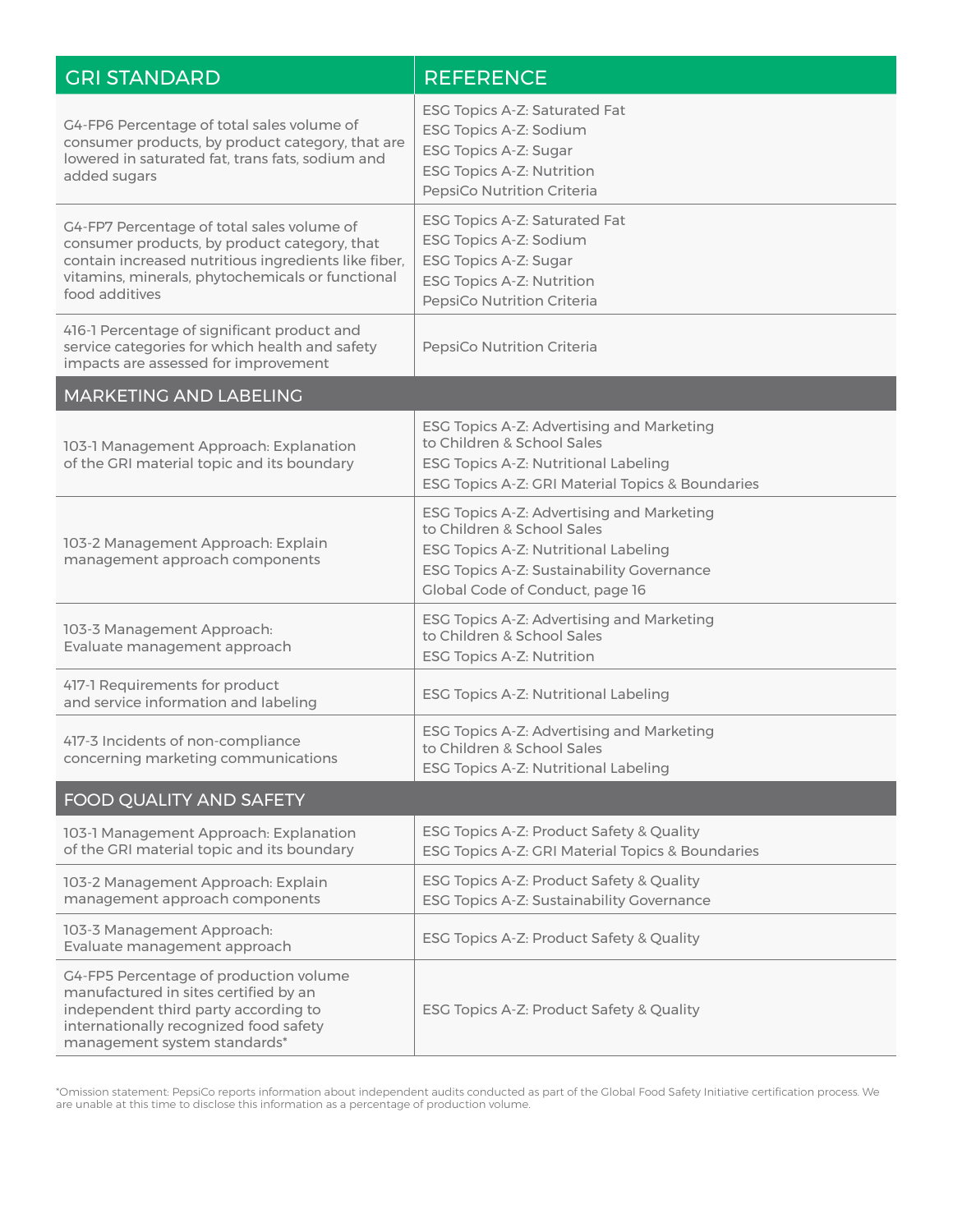| <b>GRI STANDARD</b>                                                                                      | <b>REFERENCE</b>                                                                                                                                      |
|----------------------------------------------------------------------------------------------------------|-------------------------------------------------------------------------------------------------------------------------------------------------------|
| <b>COMMUNITY ENGAGEMENT*</b>                                                                             |                                                                                                                                                       |
| 103-1 Management Approach: Explanation<br>of the GRI material topic and its boundary                     | Philanthropy<br>ESG Topics A-Z: GRI Material Topics & Boundaries                                                                                      |
| 103-2 Management Approach: Explain<br>management approach components                                     | Philanthropy<br>ESG Topics A-Z: Sustainability Governance                                                                                             |
| 103-3 Management Approach:<br>Evaluate management approach                                               | Philanthropy                                                                                                                                          |
| <b>EMPLOYEE TALENT AND DIVERSITY</b>                                                                     |                                                                                                                                                       |
| 103-1 Management Approach: Explanation<br>of the GRI material topic and its boundary                     | ESG Topics A-Z: Diversity & Engagement<br>ESG Topics A-Z: Gender Parity<br>ESG Topics A-Z: Talent<br>ESG Topics A-Z: GRI Material Topics & Boundaries |
| 103-2 Management Approach: Explain<br>management approach components                                     | ESG Topics A-Z: Diversity & Engagement<br>ESG Topics A-Z: Gender Parity<br><b>ESG Topics A-Z: Talent</b><br>ESG Topics A-Z: Sustainability Governance |
| 103-3 Management Approach: Evaluate<br>management approach                                               | ESG Topics A-Z: Diversity & Engagement<br>ESG Topics A-Z: Gender Parity<br>ESG Topics A-Z: Talent                                                     |
| 401-1 New employee hires and employee turnover                                                           | ESG Topics A-Z: Talent                                                                                                                                |
| 404-3 Percentage of employees receiving<br>regular performance reviews and career<br>development reviews | ESG Topics A-Z: Talent                                                                                                                                |
| 405-1 Diversity of governance bodies and<br>employees                                                    | ESG Topics A-Z: Talent<br>2020 Proxy Statement, pages 8-9<br>2019 Annual Report, page 8                                                               |
| 405-2 Ratio of basic salary and remuneration<br>of women to men                                          | ESG Topics A-Z: Pay Equity                                                                                                                            |
| <b>HUMAN RIGHTS</b>                                                                                      |                                                                                                                                                       |
| 103-1 Management Approach: Explanation<br>of the GRI material topic and its boundary                     | ESG Topics A-Z: GRI Material Topics & Boundaries<br>2019 PepsiCo Human Rights Report                                                                  |
| 103-2 Management Approach: Explain<br>management approach components                                     | ESG Topics A-Z: Sustainability Governance<br>2019 PepsiCo Human Rights Report                                                                         |
| 103-3 Management Approach: Evaluate<br>management approach                                               | 2019 PepsiCo Human Rights Report                                                                                                                      |
| 412-1 Operations that have been subject to<br>human rights reviews or impact assessments                 | 2019 PepsiCo Human Rights Report                                                                                                                      |
| 412-2 Employee training on human rights policies<br>or procedures                                        | 2019 PepsiCo Human Rights Report<br>ESG Topics A-Z: Sustainability Governance                                                                         |
| 414-2 Negative social impacts in<br>the supply chain and actions taken                                   | 2019 PepsiCo Human Rights Report<br>ESG Topics A-Z: Sustainable Sourcing<br>ESG Topics A-Z: Sustainability Governance                                 |

\*Omission statement: At this time there are no relevant GRI indicators that directly correspond with PepsiCo's GRI material topic. PepsiCo monitors and reports on this topic through the KPIs discussed on our Philanthropy website.